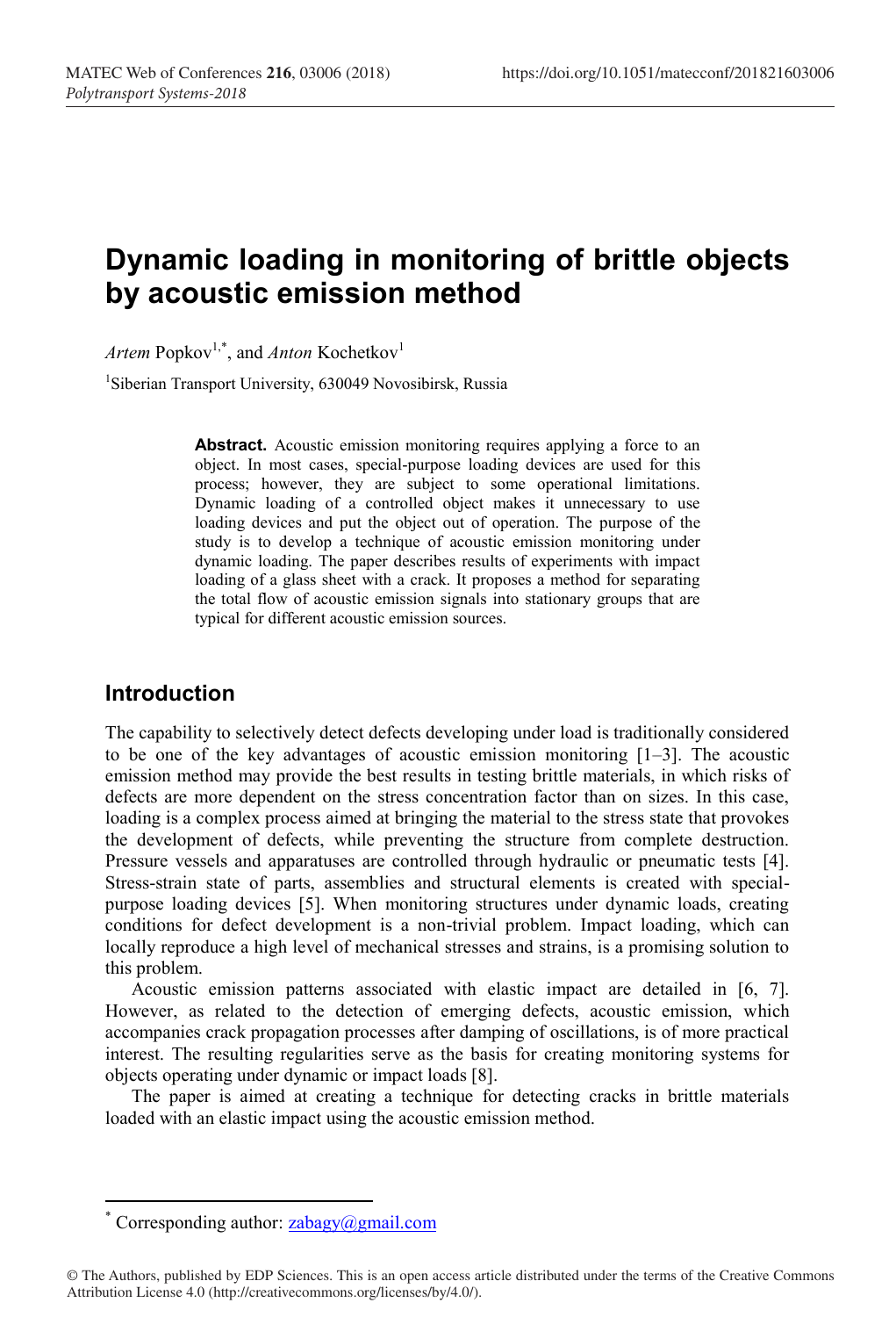## **Research Methods**

Experimental studies were carried out on a 3-mm thick glass sheet with dimensions of  $200\times300$  mm (Fig. 1). The sample was placed horizontally on damping pads [9]. Impacts with steel balls of 12 mm in diameter and weighing 7 g, freely falling from a height of 1 m, were used for loading the sample. The direction and location of each impact was chosen in such a way as to prevent repeated impact of the ball on the sample after the first rebound [10]. An 8-mm long crack opposite the long edge of the sheet was used as an artificial defect.



**Fig. 1.** Experimental scheme.

Acoustic emission signals were recorded by a digital acoustic emission diagnostic system STsAD 16.03 (No. 18892-10 in the State Register) [11, 12] with a recording threshold of 5  $\mu$ V. Four acoustic emission transducers with a bandwidth of 0.1–0.7 MHz were installed in the corners of the sample at a distance of 10 mm from the edge. Coordinates of acoustic emission sources were determined using planar location algorithms based on the difference between times of arrival of the signals to the transducers, which form a rectangular piezo antenna.

### **Experimental data and results**

The amplitude distribution of the signals (Fig. 2) is described by the exponential distribution law with an average amplitude of 20 μV at the preamplifier input. The discrimination threshold  $u_0 = 5 \mu V$  allows about 70% of the total number of signals to be recorded. Signals associated with processes at the top of the crack, whose amplitude is within a range of 100 to 800  $\mu$ V (significantly higher than the average) are identified in the flow. The share of these signals varies from 10 to 12%, while the probability of such signals calculated for the exponential distribution does not exceed 0.1%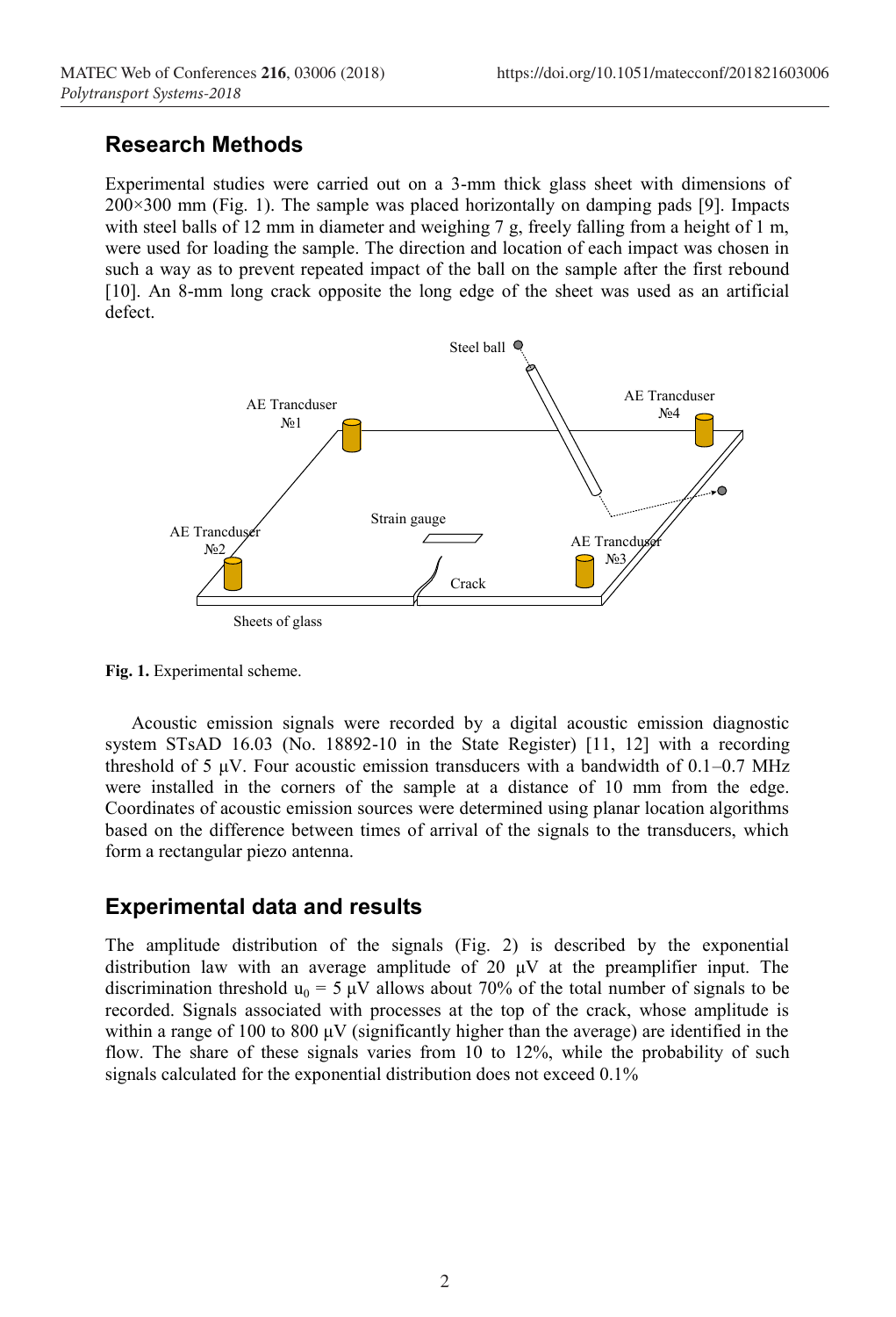

**Fig. 2.** Distribution of the relative number of acoustic emission signals by amplitude.

The amplitude distribution of the signals corresponds to the exponential distribution with an average amplitude at the preamplifier input equal to 20  $\mu$ V. At the same time, groups of signals whose time interval substantially exceeds the average time between signals within the group are identified in the total flow of acoustic emission signals. In order to detect and identify the beginning and end of signal groups, it is proposed to use the ratio of time intervals  $K_B$  and  $K_E$ , whose values indicate the beginning and end of the group, respectively (Fig. 3):

$$
K_B = n \cdot \frac{t_m - t_{m-1}}{t_{m+n} - t_m},\tag{1}
$$

$$
K_E = n \cdot \frac{t_{m+1} - t_m}{t_m - t_{m-n}},\tag{2}
$$

where  $t_m$  is the recording time of the mth acoustic emission signal, n is the number of signals for estimating the average value of the time interval. The critical ratio of time intervals between signals with a given significance level q for an arbitrary value n is determined by the formula:



**Fig. 3.** Time dependence of the number of acoustic emission signals and the average activity of signal groups, identified by ratios of time intervals  $K_B$  and  $K_E$ .